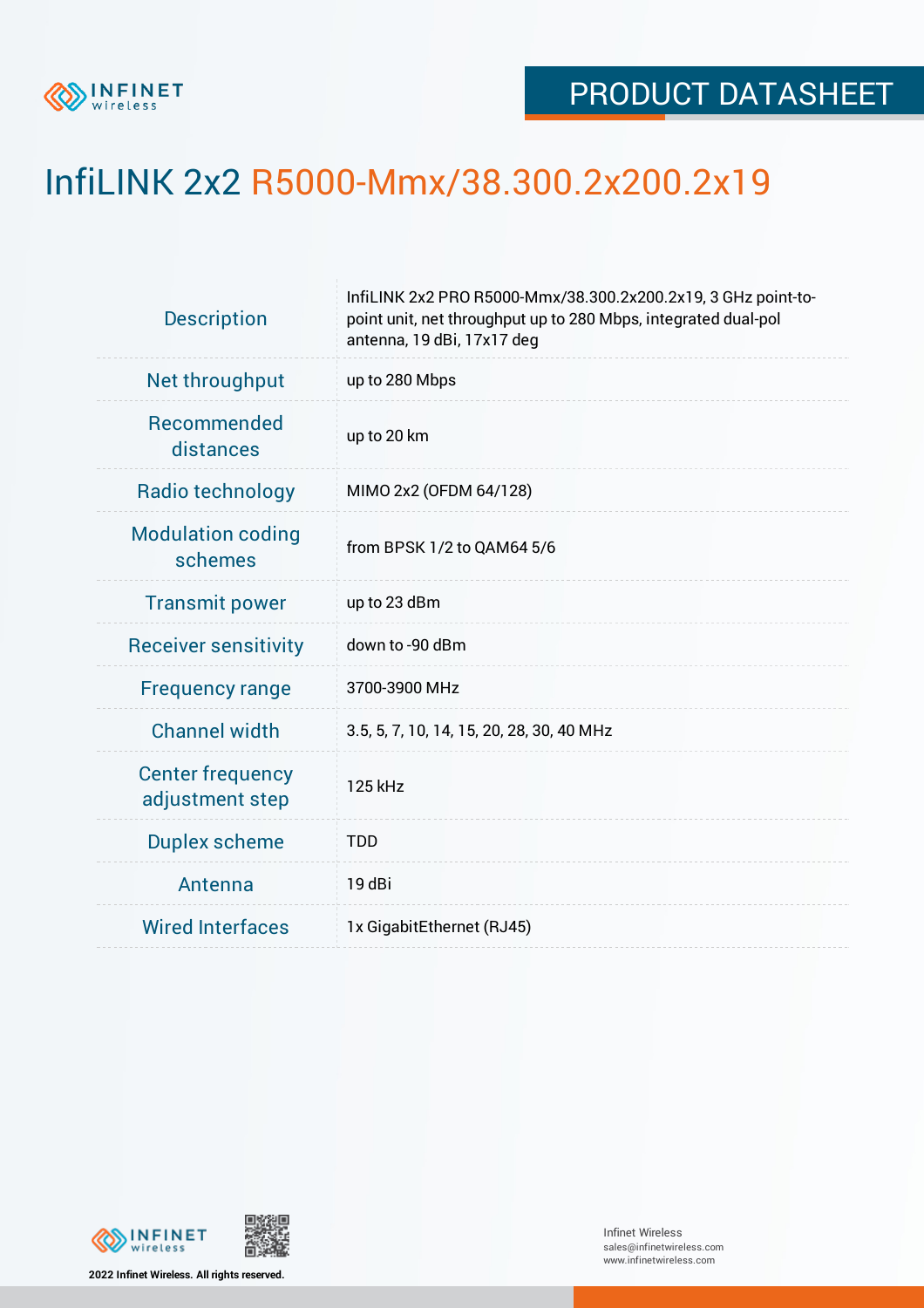

## PRODUCT DATASHEET

## InfiLINK 2x2 R5000-Mmx/38.300.2x200.2x19

| Consumption                | up to 20 W                                                                                                                                                                                                                                                                                                                 |                            |                       |                          |              |                 |  |  |
|----------------------------|----------------------------------------------------------------------------------------------------------------------------------------------------------------------------------------------------------------------------------------------------------------------------------------------------------------------------|----------------------------|-----------------------|--------------------------|--------------|-----------------|--|--|
| <b>Power options</b>       | 110-240 VAC @ 50/60 Hz, ±4356 VDC                                                                                                                                                                                                                                                                                          |                            |                       |                          |              |                 |  |  |
| <b>Outdoor Unit (ODU)</b>  | 305 x 305 x 81 mm, 2.9 kg                                                                                                                                                                                                                                                                                                  |                            |                       |                          |              |                 |  |  |
|                            |                                                                                                                                                                                                                                                                                                                            |                            |                       |                          |              |                 |  |  |
| <b>Part Number Options</b> | Prefix<br>R5000-<br><b>Mmx</b>                                                                                                                                                                                                                                                                                             | Freq.<br><b>Band</b><br>38 | <b>Bitrate</b><br>300 | Output<br>Power<br>2x200 | Ant.<br>2x19 | Capacity<br>300 |  |  |
| <b>Part Number Example</b> | R5000-Mmx/38.300.2x200.2x19                                                                                                                                                                                                                                                                                                |                            |                       |                          |              |                 |  |  |
| <b>Packing List</b>        | - Outdoor unit R5000-Mmx/38.300.2x200.2x19 - 1 pcs.<br>- Power Supply IDU-BS-G - 1 pcs.<br>- Power Cord - 1 pcs.<br>- Connector - 1 pcs.<br>- Standard RJ-45 connector - 1 pcs.<br>- Shielded RJ-45 connector - 1 pcs.<br>- RJ-45 Plug Cap - 1 pcs.<br>- MONT-KIT-85 Mounting kit - 1 pcs.<br>- Quick Start Guide - 1 pcs. |                            |                       |                          |              |                 |  |  |



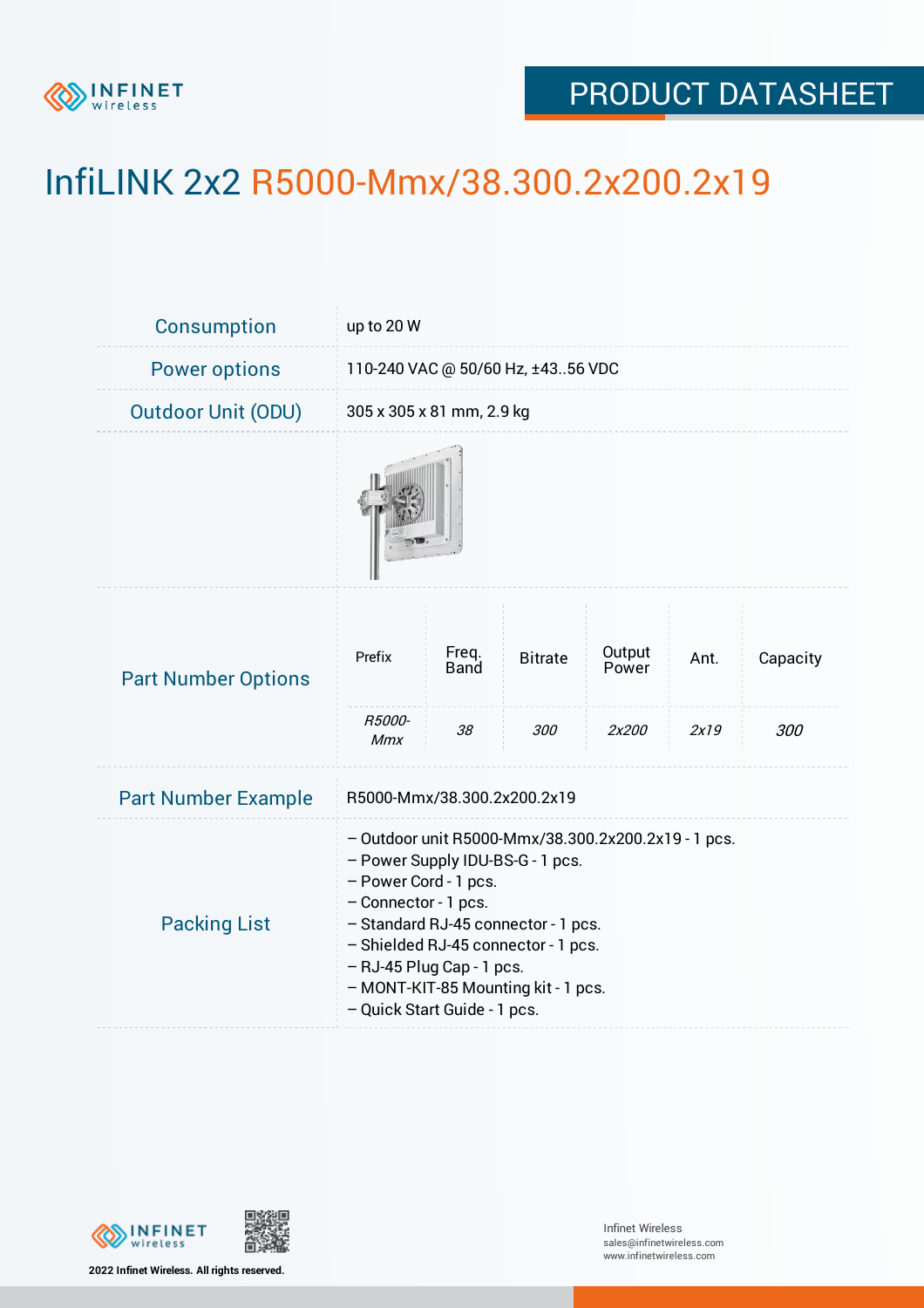

## PRODUCT DATASHEET

# InfiLINK 2x2 R5000-Mmx/38.300.2x200.2x19

### Features

#### **RADIO**

- **Voice/RTP Aware Superpacketing**
- **DFS**
- **Automatic Bitrate Control** Þ
- Þ **Automatic Transmit Power Control**
- ь **TDD synchronization using AUX-ODU-SYNC (excluding Smn/Lmn)**
- **Spectrum Analyzer mode** ۰
- **Channel testing tools** ١

#### **NETWORKING**

- **Ethernet-over-IP and IP-over-IP tunneling**
- **ARP protocol support** ٠
- ۱ **MAC/IP filtering**
- Þ **Full-fledged 2nd layer switch**
- Þ **RIPv2 / OSPFv2 /static routing**
- **L2/L3 Firewall** Þ
- **NAT (multipool, H.323-aware)** Þ
- Þ **DHCP client/server/relay**

#### **MANAGEMENT FEATURES**

- **Various Management Protocols: HTTP, HTTPS, Telnet, SSH, SNMP v1/2c/3 (MIB-II and proprietary MIBs)**
- **Graphical User Interface**
- **LED Indication: power status, wireless and wired link status, signal level**
- **Antenna alignment tool**
- ٠ **Automatic software update**
- **Online monitoring with proprietary EMS InfiMONITOR.**

#### **QUALITY-OF-SERVICE**

- **17 priority queues**
- **IEEE 802.1p support**
- **IP TOS / DiffServ support**
- ٠ **Full voice support**
- **Traffic limiting (absolute, relative, mixed)** ٠
- **Traffic redirection**